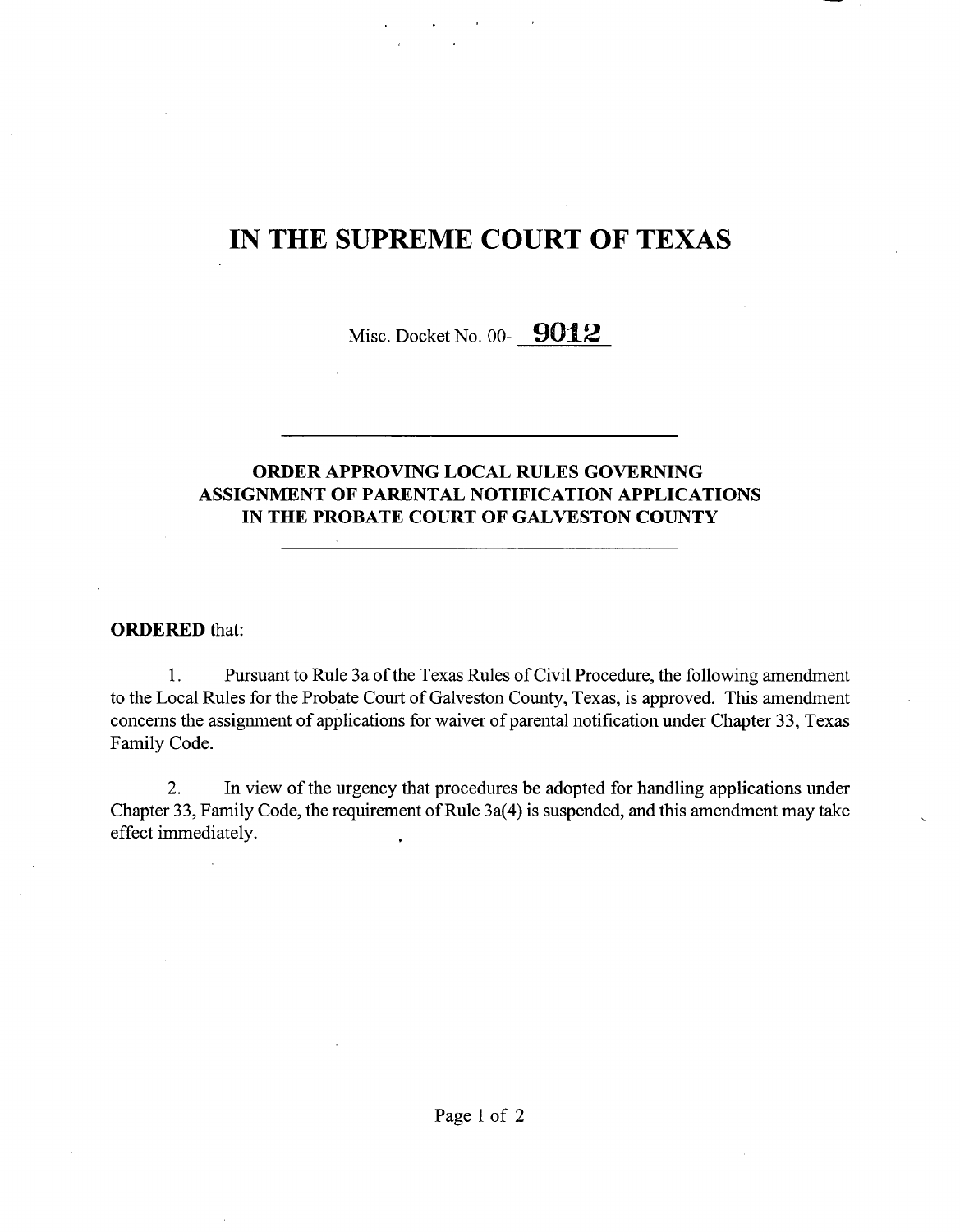BY THE COURT, IN CHAMBERS **this** 11th day of January, 2000.

Thomas R. Phillips, Chief Justice

Nathan L. Hecht, Justice

Craig T. Enoch, Justice

Priscilla R. Owen, Justice

Bans

A. Baker, Justice Jame!

Greg Abbott Wstice

Deborah G. **Hankinson, Justice**

Harriet O'Neill

Alberto R. Gonzales

Misc. Docket No. 00-**9012** Page 2 of 2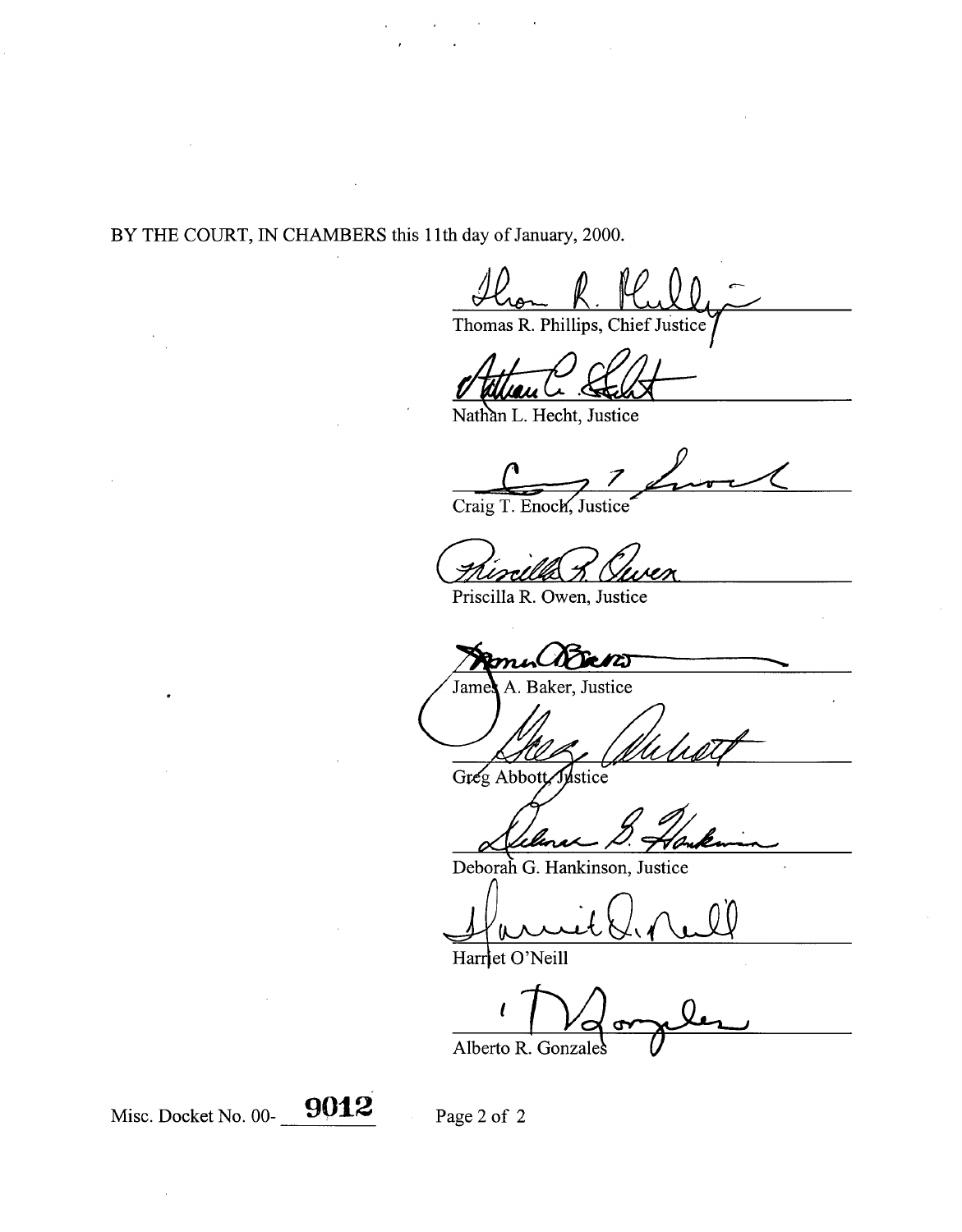#### **AMENDMENT** TO LOCAL **RULES FOR THE PROBATE COURT** OF GALVESTON COUNTY, TEXAS

### Rule 2.1A

When an Application for Waiver of Parental Notification before Abortion is presented to the County Clerk or District Clerk by a minor, the respective Clerks shall file and docket every eighth (8<sup>th</sup>) application in the Probate Court of Galveston County.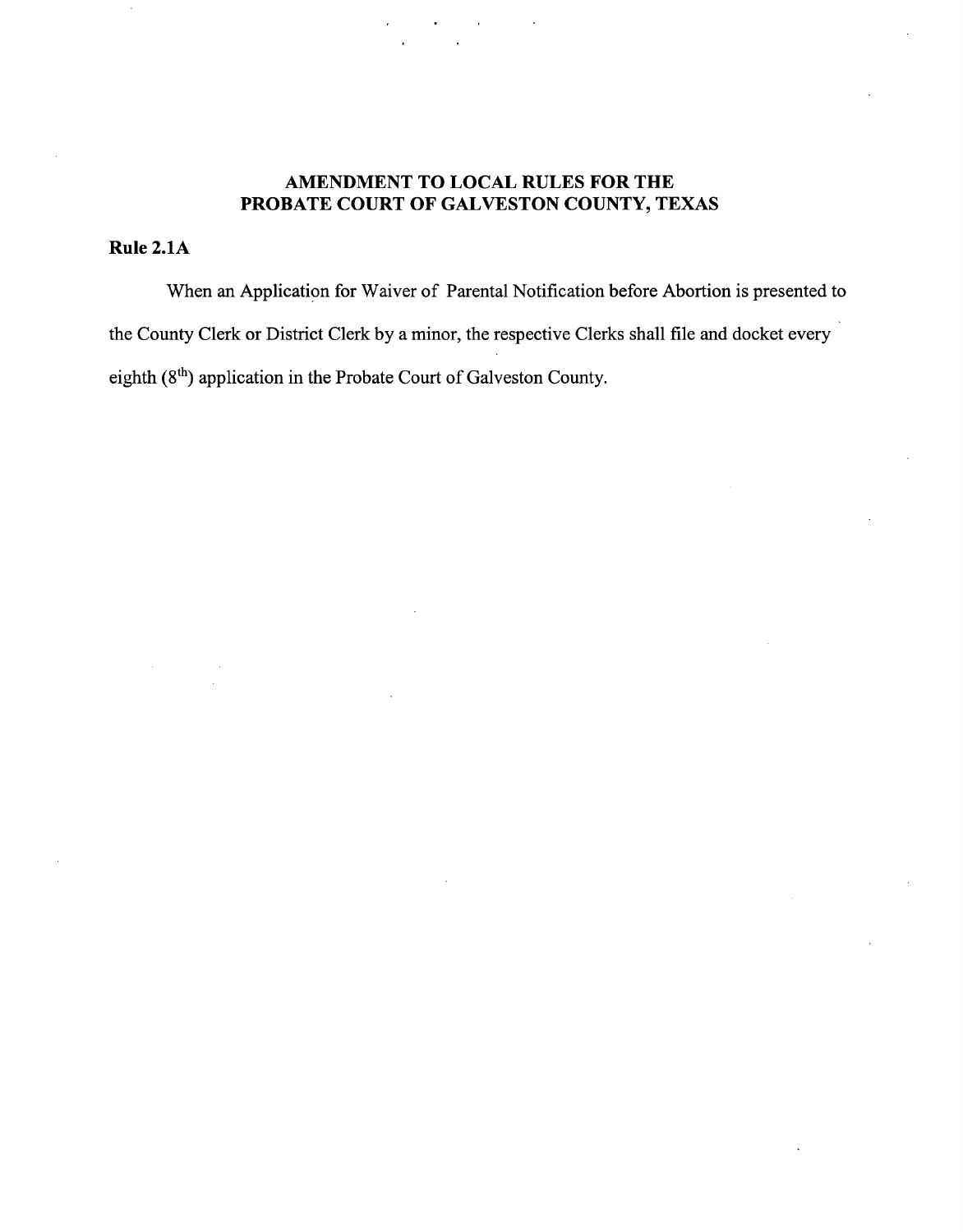### STATEMENT ADOPTING AMENDMENT TO LOCAL RULES

The Statutory Probate Judge of Galveston County adopts the attached proposed amendment to the local rules and supports its submission to the Texas Supreme Court for approval.

Signed January 6, 2000.

amoll ᆋ

Gladys B. Burwell, Presiding Judge Galveston County Probate Court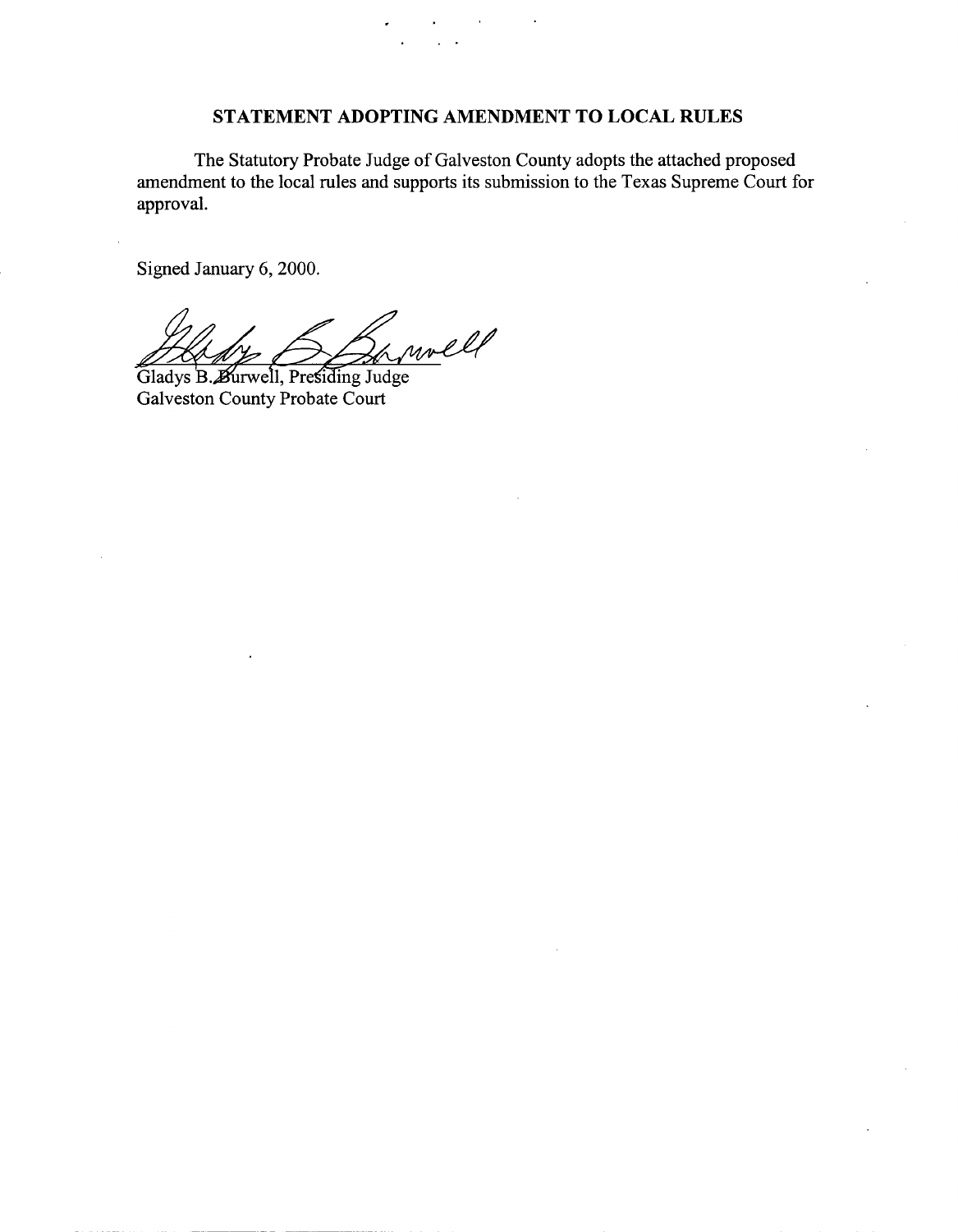#### **CERTIFICATION**

I certify that the Statutory Probate Court of Galveston County has complied with the following:

- **1. that the amendment to the rules is inconsistent with the Texas Rules of** Civil **Procedure or any Rules of the Statutory Probate Courts of Texas;**
- 2. that no time period provided by the Texas Rules of Civil Procedure has been altered by the amendment to the local rules;
- 3. that the proposed amendment to the local rules shall not become effective until it is submitted and approved by the Supreme Court of Texas;
- 4. that the proposed amendment to the local rules has not been published and that a necessity exists for an immediate adoption of the proposed amendment to comply with Rule 2.1(b)(3) of the Texas Parental Notification Rules and Forms (effective date January 1, 2000) and that it will be brought to the attention of attorneys and parties practicing before the Court immediately.
- 5. that all local rules or amendments adopted and approved in accordance herewith will be made available upon request to members of the bar; and
- 6. that no local rule, order, or practice of any court, other than local rules and amendments which full comply with all requirements of this Rule 3a, will ever be applied to determine the merits of a matter.

Signed January 6, 2000.

Gladys B. Burwell, Presiding Judge Probate Court of Galveston County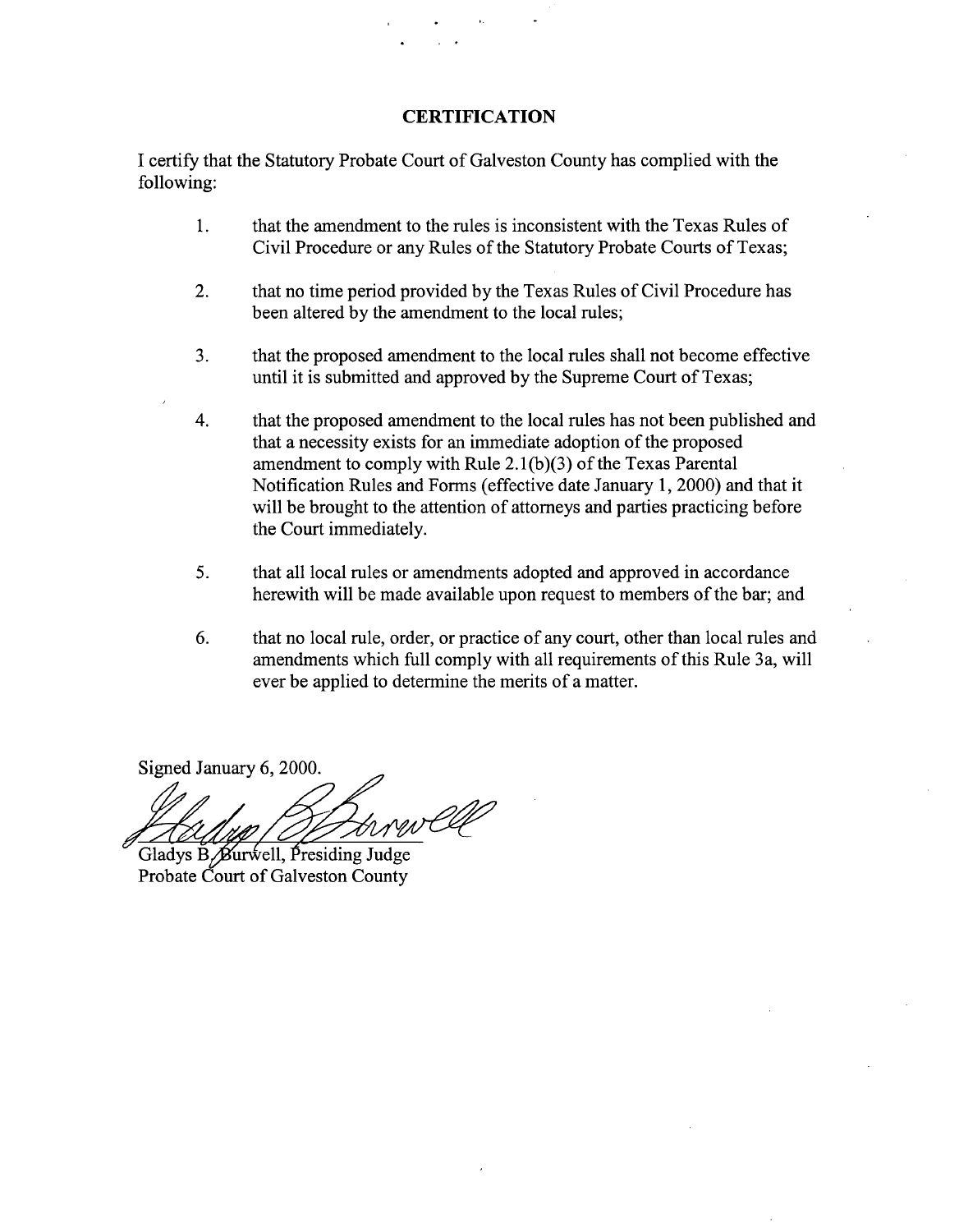## **CERTIFICATION**

The Undersigned certifies that the Amendment adding Rule 2.1 A to the Statutory Probate Court Local Rules of Galveston County which is being submitted to you on behalf of the Statutory Probate Court of Galveston County is approved by myself in my role as Presiding Judge of the Statutory Probate Courts of Texas.

2000. SIGNED Guy Herman, Presiding Judge

Statutory Probate Courts of Texas